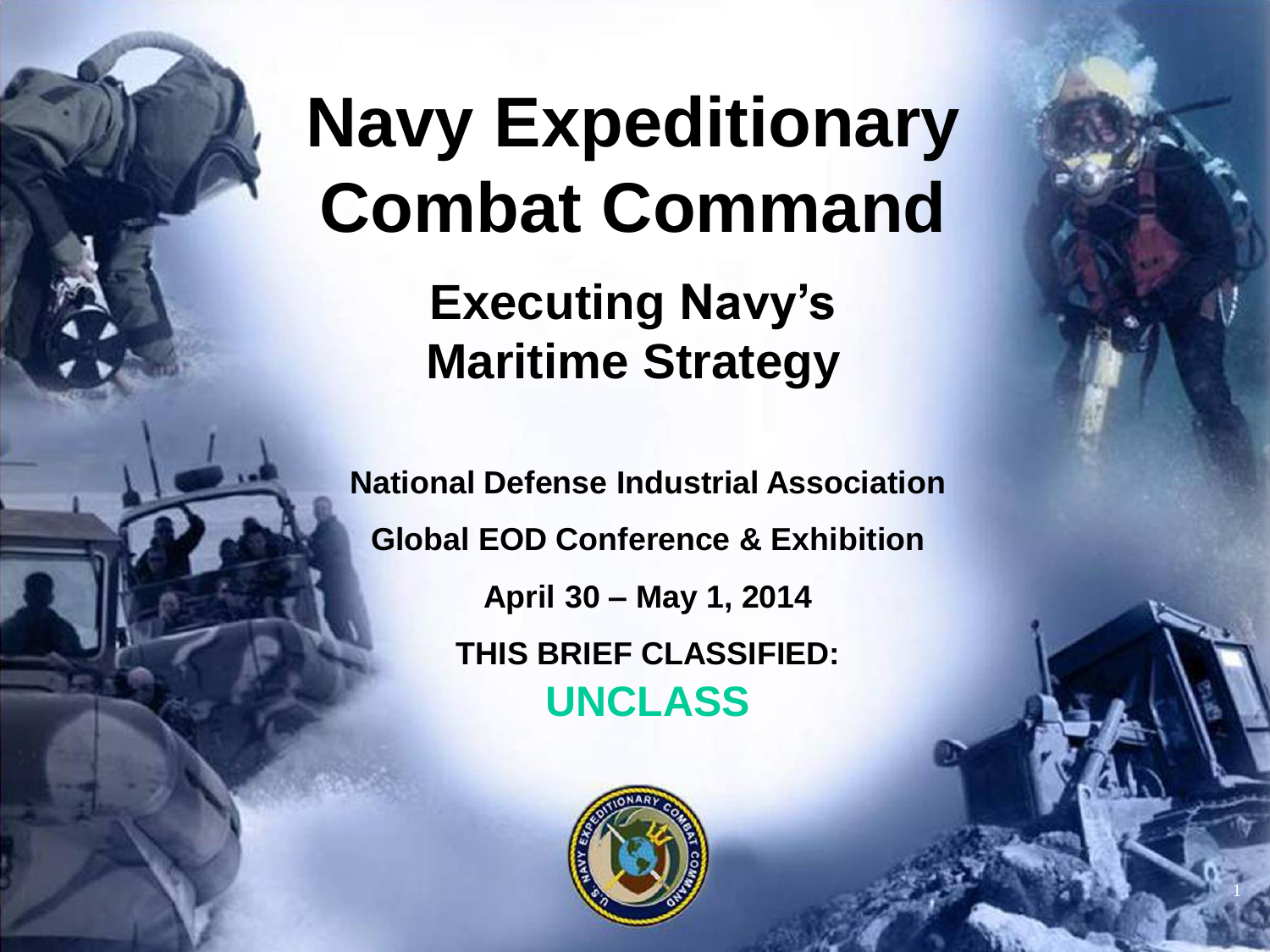- *COMNECC POM Strategy*
- *Focus Areas*
- *Industry Focus*



- *Science & Technology Objectives*
- *Industry Engagements*

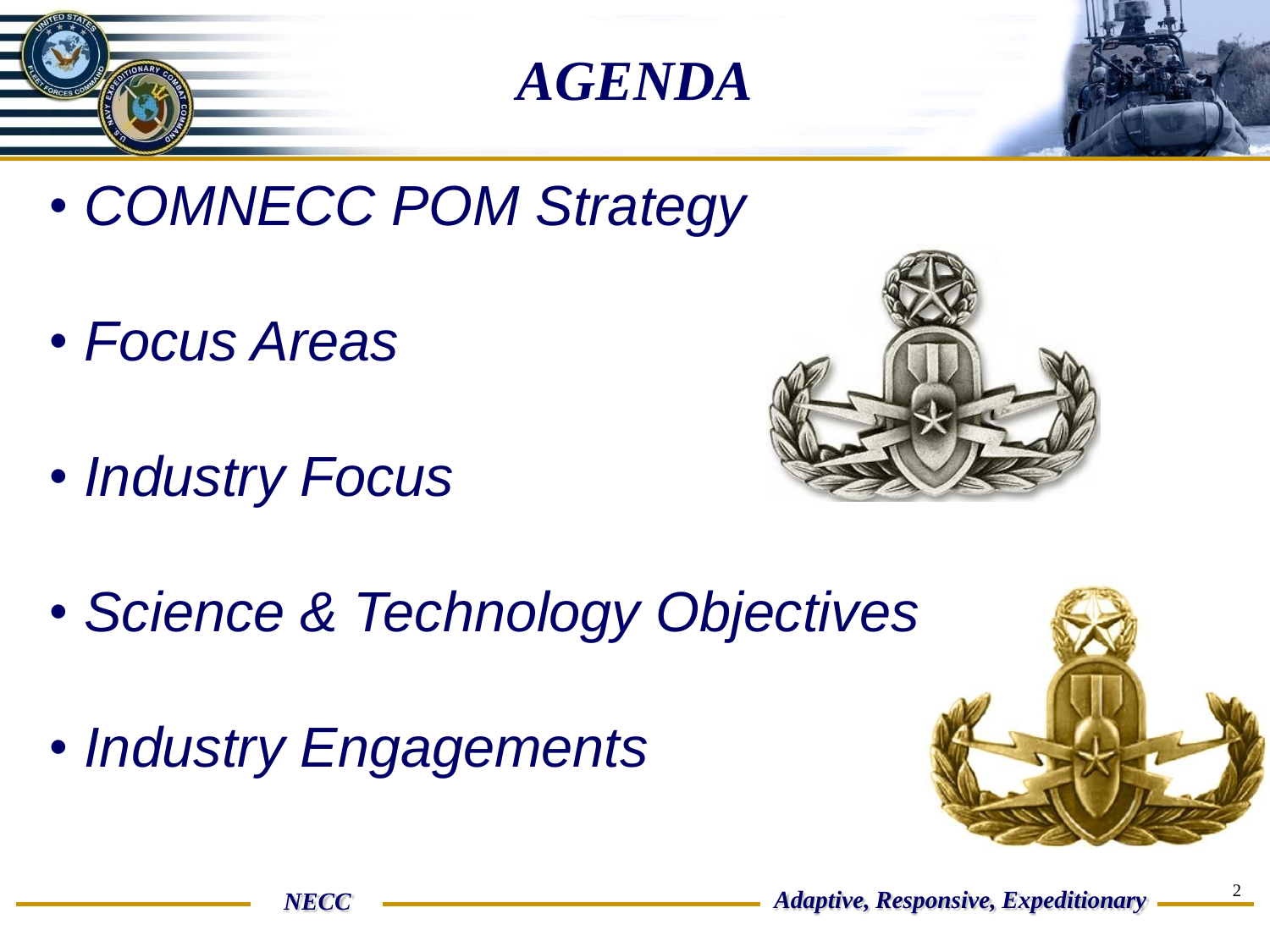

*COMNECC POM-16 Strategy*



- *Focus must be on* **AFFORDABILITY & ADAPTABILITY**
- *Meet CNO's tenets of Warfighting First, Operate Forward, and Be Ready*
- *Preserve capacity to enable Navy Expeditionary Forces to:*
	- *Control and protect the battle-space at the sea-shore interface;*
	- *Protect high value assets in the littorals and restricted waterways;*
	- *Protect critical Navy infrastructure; and*
	- *Provide naval capability which the joint community is unable to fill for the fight ashore*
- *Driven by POM-16 priorities*
	- *1. Force Capacity*
	- *2. Force Protection/Force Application*
	- *3. Command and Control*
	- *4. Battlespace Awareness*
	- *5. Logistics*



*NECC Adaptive, Responsive, Expeditionary*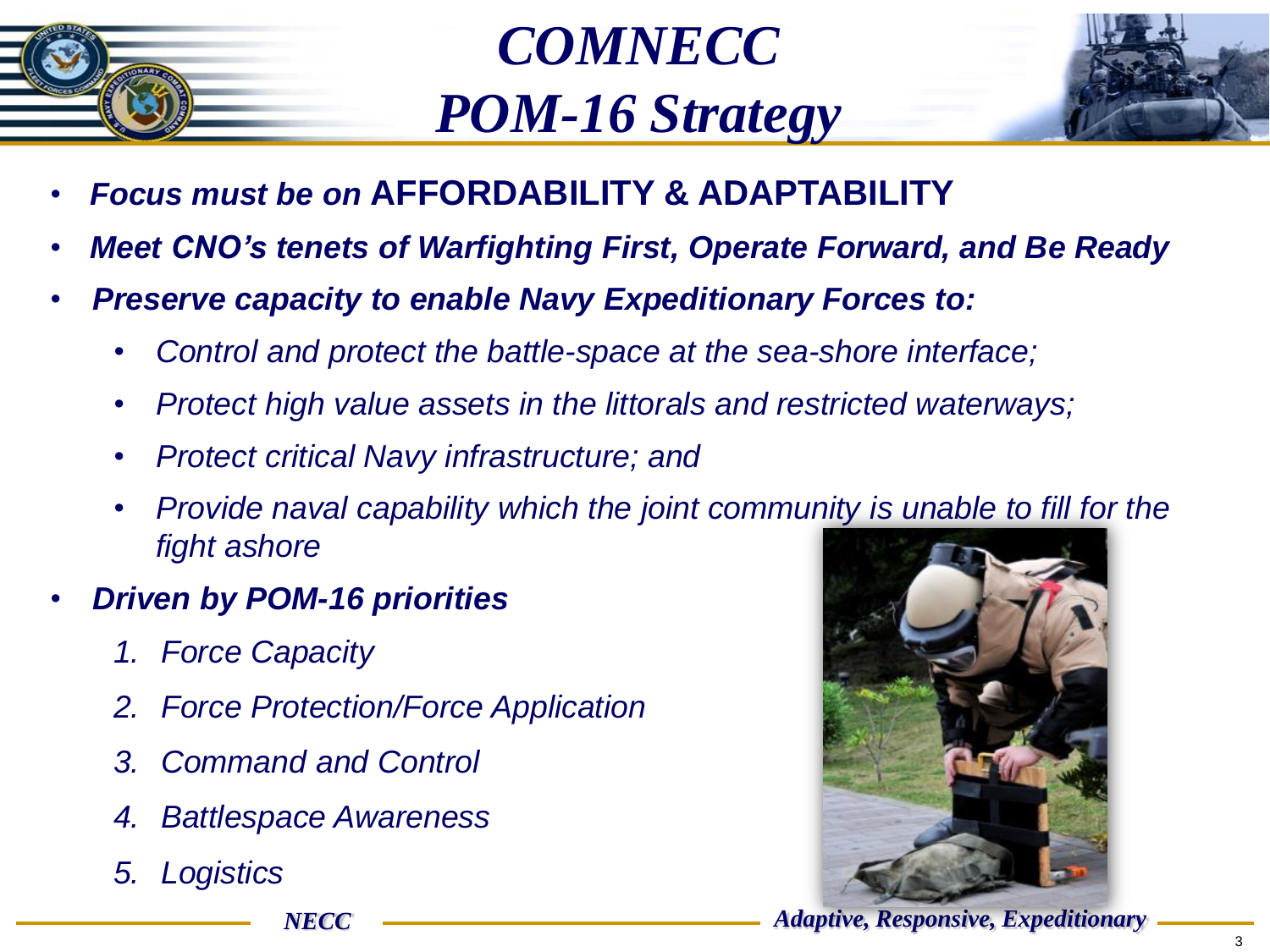## *NECC FOCUS AREAS*

#### •*Expeditionary Command & Control*

- *Standing Task Forces*
- *Major Combat Operations*
- *DSCA/HADR*

#### •*Recover NAVY EOD MCM ROOTS*

- *Expeditionary and Blue Water Focus*
- *Expeditionary MCM Company*
- *Continuous Technological Advancement* 
	- *Pre-OEF/OIF EOD Technology Transition to Today*
	- *Today's Technology Transition to the Future*
	- *Reducing Manpower Requirements via Technology*







*NECC Adaptive, Responsive, Expeditionary*

4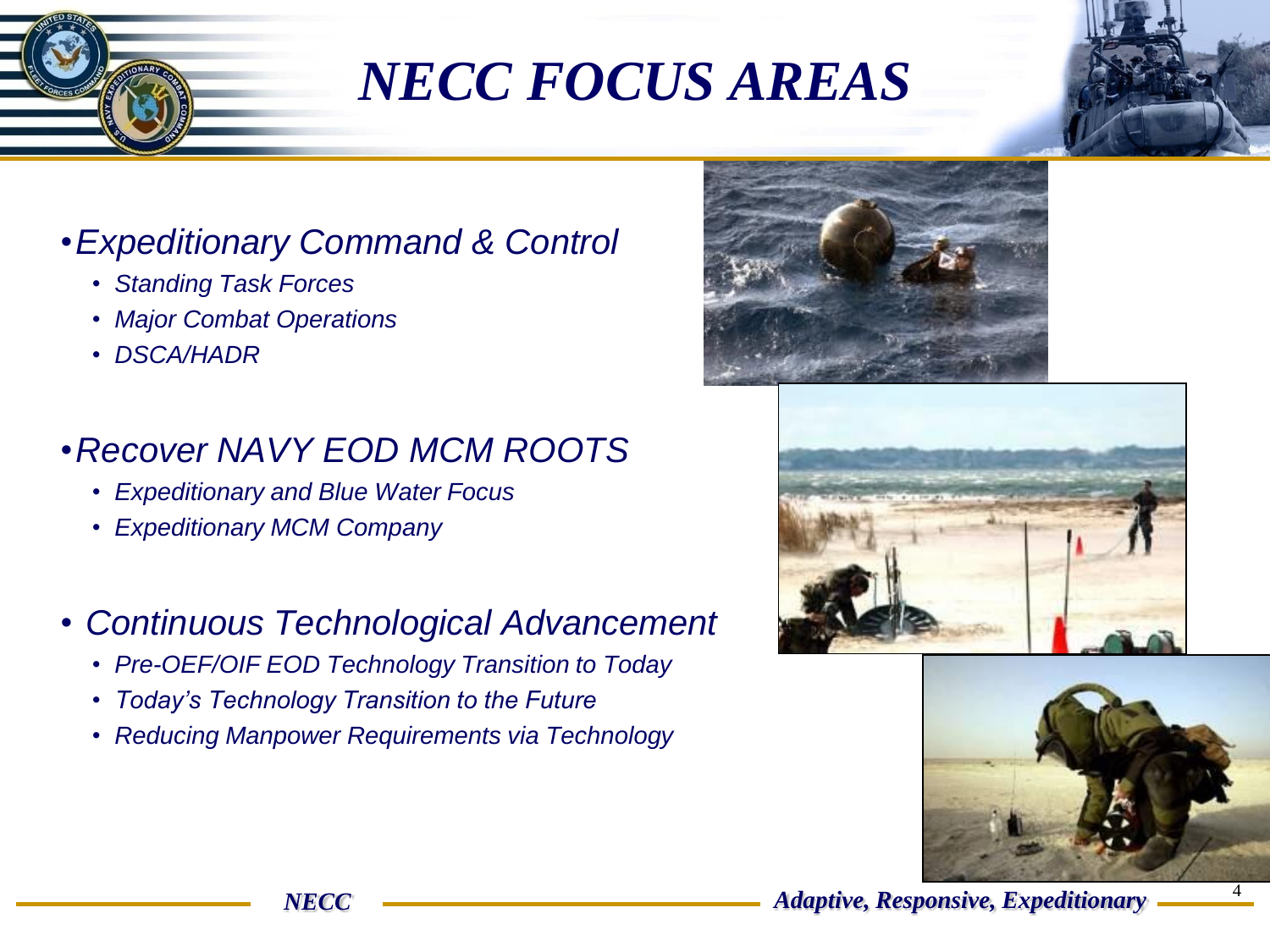## *INDUSTRY FOCUS REQUESTS*

#### •*Expeditionary Command & Control*

- • *Advanced C5ISR solutions*
- • *Expeditionary PDA's*
- • *Expeditionary TOC solutions*
- • *Remote Command & Control solutions*
- • *PED efficiency*

#### •*NAVY EOD MCM*

- *Synthetic Post Mission Analysis Training*
- *CAD/CAC/CAI efficiency*
- *UUV/ROV*
- *MCM Precision Navigation*
- *Remote Limpet Operations*
- *Maritime MCM Platforms*

#### •*Continuous Technological Advancement*

- *Training aids*
- *AIR OPS Training (FY 14 Parachute Training Support BAA)*
- *Land and underwater robotics with enhanced control solutions*
- *Synthetic weapons training*



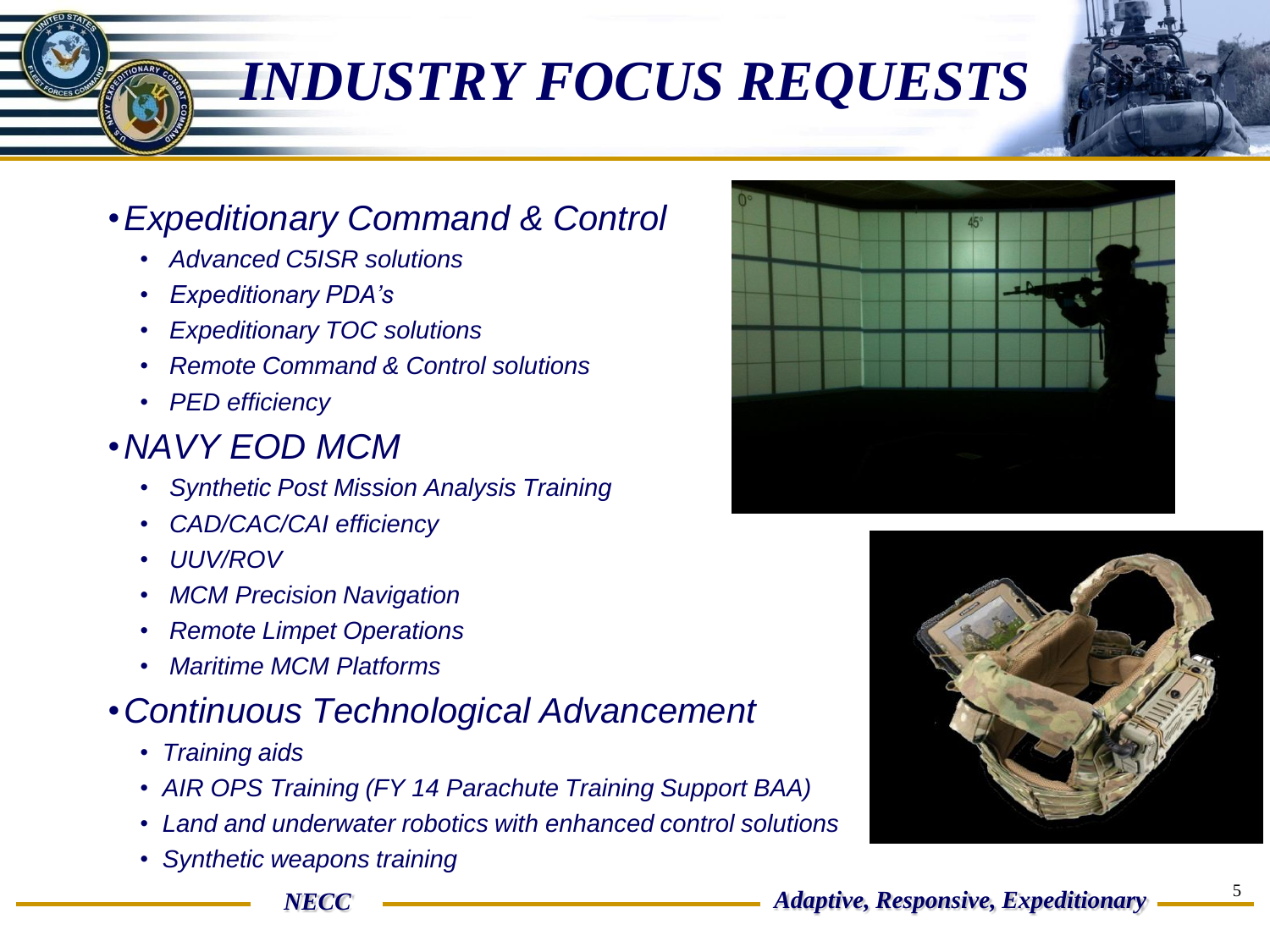## *SCIENCE & TECHNOLOGY OBJECTIVES*



- *Improved Diver Survivability and Performance*
- *MCM and Expeditionary Diving Apparatus*
- *Internal Imaging of Underwater Explosive Devices*
- *Stand-off Detection of Explosive Hazards (Underwater/Land)*
- *Limpet Mine Removal Tool*
- *On-Command Neutralization of Underwater Explosive Hazards*
- *Underwater Explosive Object Recovery*
- *Underwater Heads-Up Display and Enhanced Vision for Divers*
- *Improved Protection for Individuals*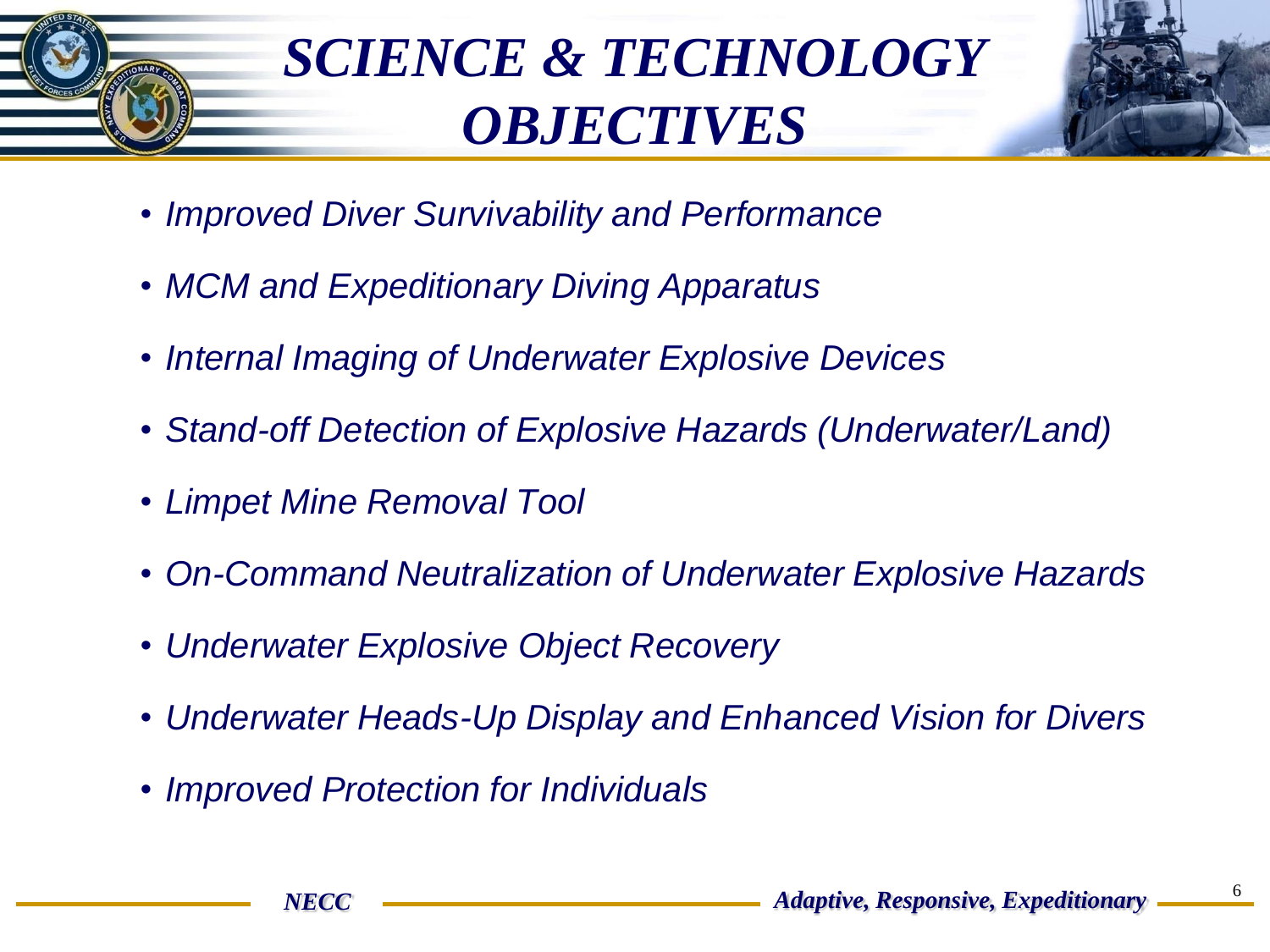### *INDUSTRY ENGAGEMENTS*

- *EXPERIMENTS*
	- *NECC Stiletto Capability Demonstration*
	- *Naval Special Warfare Technology Evaluation*
	- *Fleet Experimentation (FLEX) Events*
		- *USWEET*
		- *BOLD QUEST*
		- *JHSV*
		- *RIMPAC*
		- *TRIDENT WARRIOR*
		- *TRIDENT SPECTRE*
		- *BOLD ALLIGATOR*

#### • *CONFERENCES*

- *NDIA Events*
- *Navy League Sea Air Space Expo*
- *High Speed Boat Operations Forum*
- *Association for Unmanned Vehicles International*
- *Multi-agency Craft Conference*
- *Ground Robotics Capabilities Conference*
- *IEEE Autonomous Underwater Vehicles Conference*
- *International Workboat Show*



7